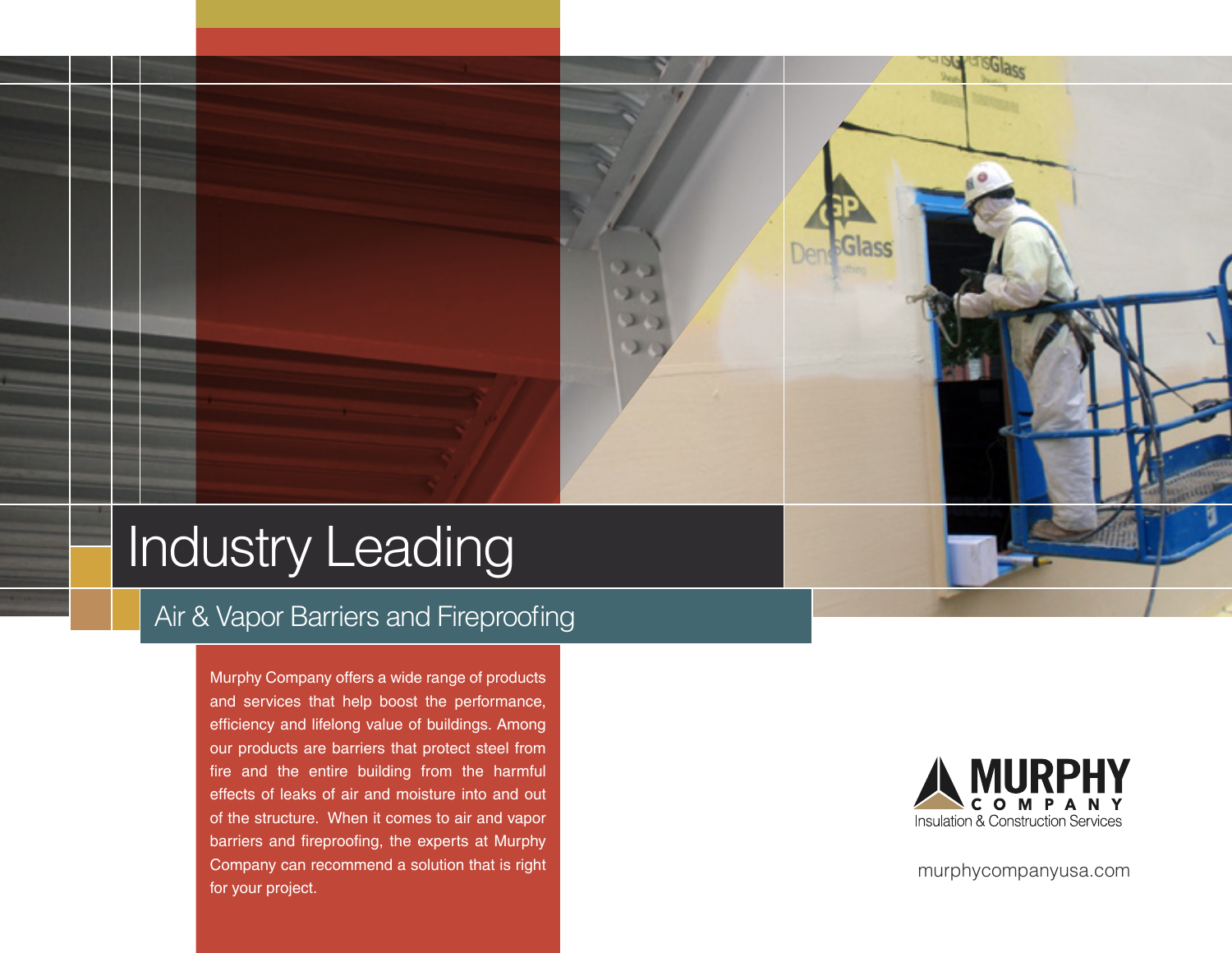## Fireproofing



When it comes to creating barriers to fire and air / vapor within your buildings, trust Murphy Company to identify the ideal solution for your needs.



Murphy Company uses primarily intumescent or solvent-based fireproofing applications, and work in both 1- and 2-hour ratings. Intumescent coatings work by charring and expanding typically to 25 times their original thickness when engulfed in flames. The increase in volume and decrease in density of the coating slows the heating of the underlying steel, increasing the time before the steel itself starts to melt. Murphy Company has access to a broad selection of products to meet your specific needs.

Our solutions are a decorative, fiber free, thin film intumescent coating designed for the fire protection of steelwork for up to a 3-hour fire rating, depending on the design. The recommended use for this product is fireproofing of interior steel beams, columns, tubes and pipes.

### **Murphy** Intumescent Coating Fireproofing Advantages:

- Coat many types of steel sections
- Provides a decorative, durable finish opening up the use of steel as a design element
- A thin film coat ideal for tight spaces
- Relative ease of application compared to other fireproofing systems
- Can be LEED compliant



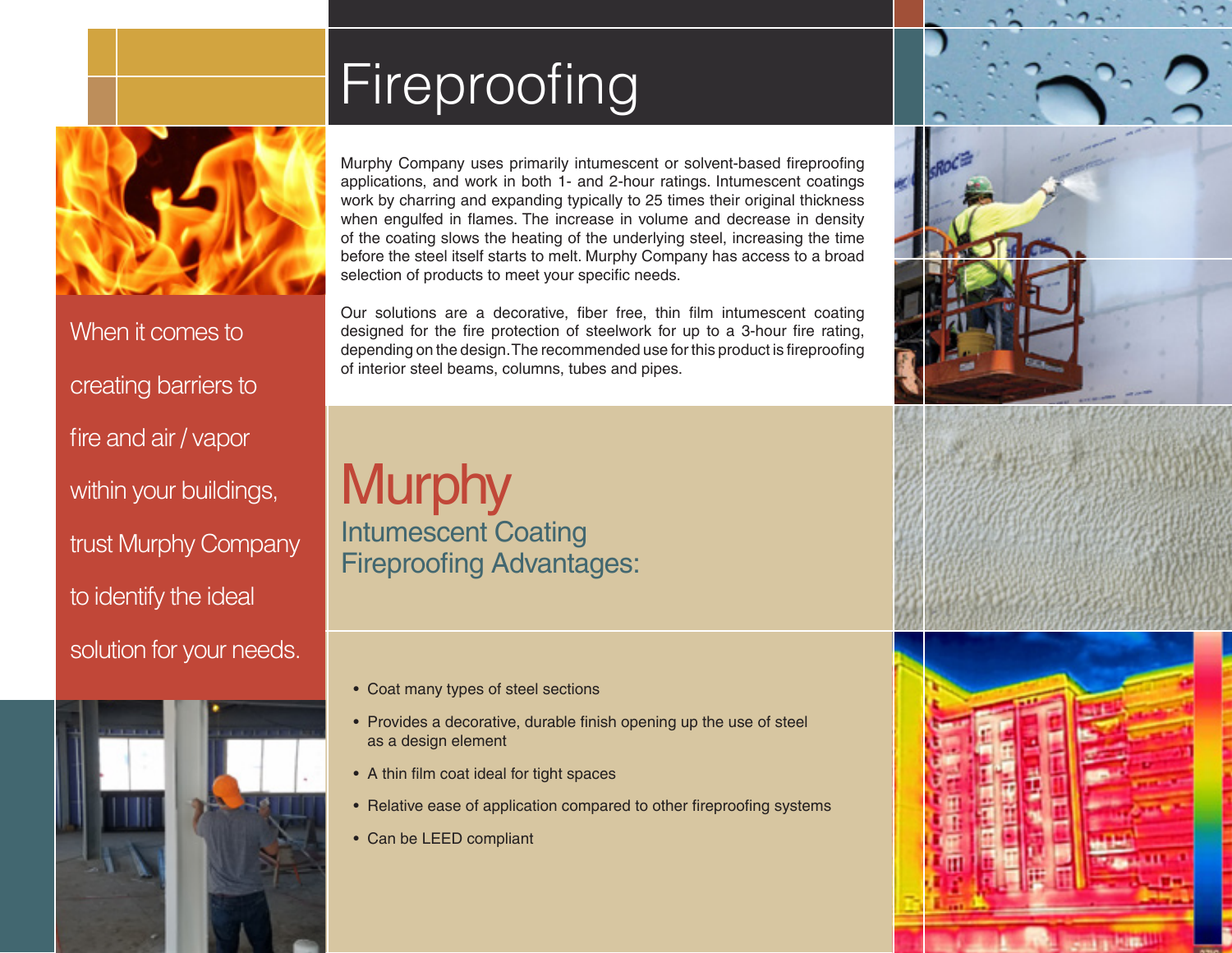# Air & Vapor Barriers

An air barrier is a system of water and solvent-based materials that control the movement of air, water and vapor both into and outside of a building. An air barrier "wraps" the building and ensures that it is protected from the negative effects of air leakage.

Murphy Company often recommends fluid applied air/vapor barriers and their complimentary accessory products which work together in providing a seamless barrier that guards against uncontrolled leakage of air, excessive energy usage, poor interior air quality and moisture damage. These products also provide the flexibility to evolve with each of your project designs.

## **Murphy** Air/Vapor Barrier Advantage:

- Experience to Select the Most Durable Solution for your Project We choose from many options to find high performance products that hold up to presures from wind, stack effect and variable climates.
- Everything Needed Murphy will deliver everything needed, inluding fluid applied and transitional product that meet all your projects design needs.
- Professional Support Working with our vendors, Murphy will provide certified staff to assist with design and application inquiries, LEED® certification, pre-construction meetings and product selecetion.
- LEED® Certification We can select products that contribute eligibility to multiple LEED points and to the attainment of LEED certification.
- Products that have National Fire Protection Standards The use of water resistive components such as air barriers in modern construction has created a need for testing to ensure these materials don't propagate fire within buildings. Murphy selects products that meet the National Fire Prevention The Objective Of An Air Barrier: Association (NFPA) 285 standard for use in non-combustible construction.